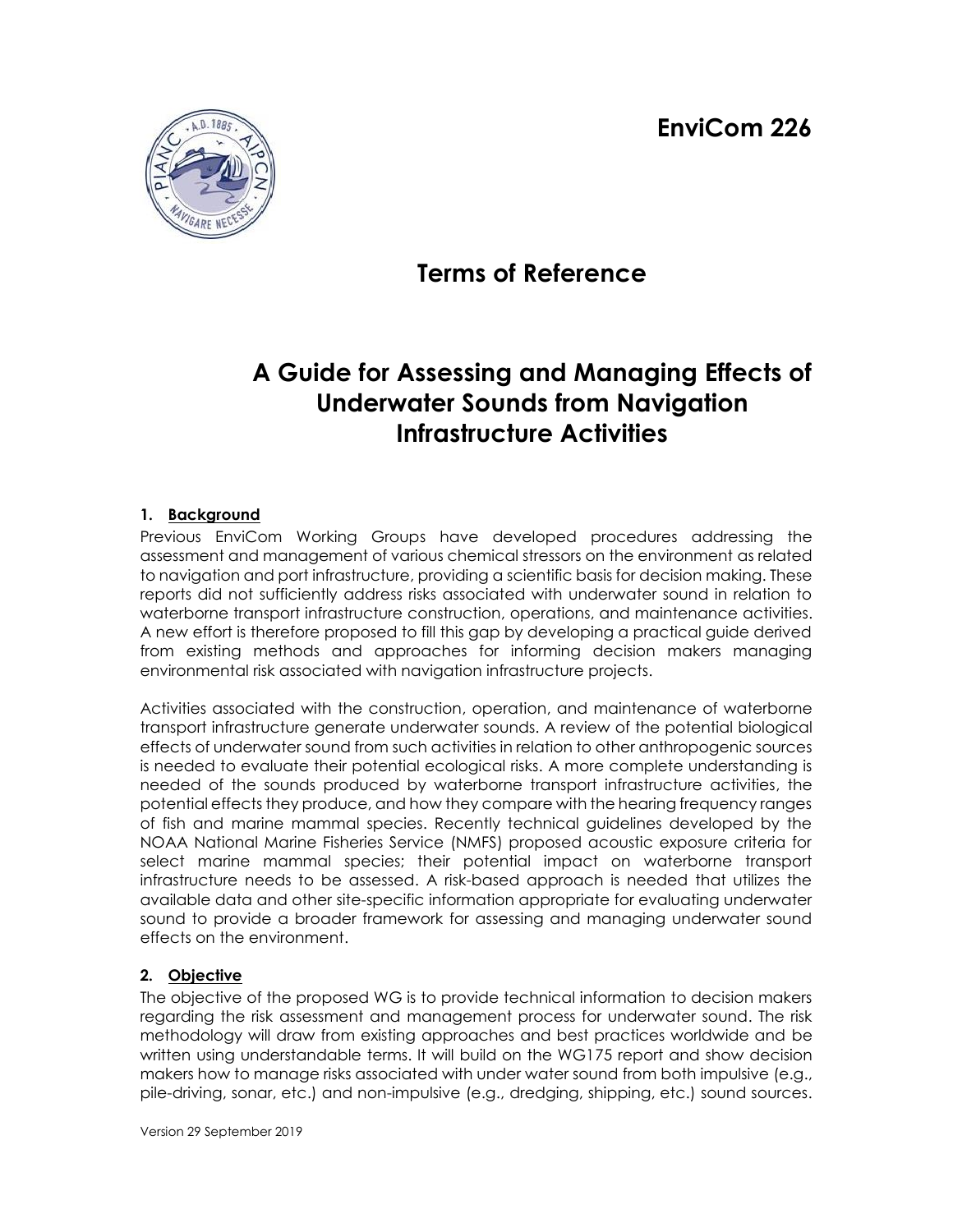The WG will work closely with other proposed WG related to Working with Nature (WwN) and ecosystem goods and services (EGS) to ensure consistency among the WGs.

A methodology is required to inform risk management decisions for the comprehensive range of environmental risks pertinent to underwater sound related to navigation infrastructure. The WG should provide a practical methodology for managing the likely effects of project components in the context of natural variability in time (short to long term) and space, (e.g., floods, storms, near field/far field), other natural and anthropogenic sources of underwater sounds (e.g., storms, commercial shipping, etc.) and the ability of the identified habitats or species to recover from or compensate for effects i.e., temporary threshold shifts as opposed to tissue damage or mortality. The WG should identify recent case studies, summarizing them in an understandable manner as to how risk was assessed and appropriately managed.

Managing project risks involves considering multiple factors in the environment that affect underwater sound (e.g., substrate type, geomorphology of the waterway, site-specific hydrodynamic conditions, equipment maintenance status, etc.) operating over broad spatial and temporal scales. Large uncertainties related to these factors prevent clear projections about the future performance of risk management actions. The management of risk involves both large economic and environmental costs, and is further complicated by the diverse range of policies, perspectives, risk attitudes and personal values that drive risk management decision making.

The developed risk framework and supporting methodologies will provide the foundation for a decision support system for assessing and managing underwater sound risk related to navigation infrastructure.

#### **3. Earlier Reports to be Reviewed**

The report on underwater sound risks will appropriately integrate current knowledge from existing reports and frameworks, such as those recently developed by the PIANC EnviCom Permanent Task Group 3 on Climate Change (PTGCC). It will build on the PIANC EnviCom Working Group 175 report "A Practical Guide to Environmental Risk Management (ERM) for Navigation Infrastructure Projects." Other relevant sources of information include:

- CEDA Information Paper. 2011. Underwater Sound in Relation to Dredging (November)
- CEDA Position Paper. 2011. Underwater Sound in Relation to Dredging. Terra et Aqua 125:23-28.
- WODA. 2013. Technical Guidance on: Underwater Sound in Relation to Dredging (June).
- IADC. 2016. Dredging Sound Levels, Numerical Modelling and Environmental Impact Assessment (EIA)
- Joint Nature Conservation Committee (JNCC) 2017. Guidelines for Minimising the Risk of Injury to Marine Mammals from Geophysical Surveys

#### **4. Scope**

The EnviCom Working Group (WG) will develop a report that develops a practical and structured management process (framework) through which management actions for reducing environmental risks associated with navigation infrastructure construction, operation, and maintenance are identified, evaluated, selected, and implemented. The process developed should describe available approaches and methods for comparing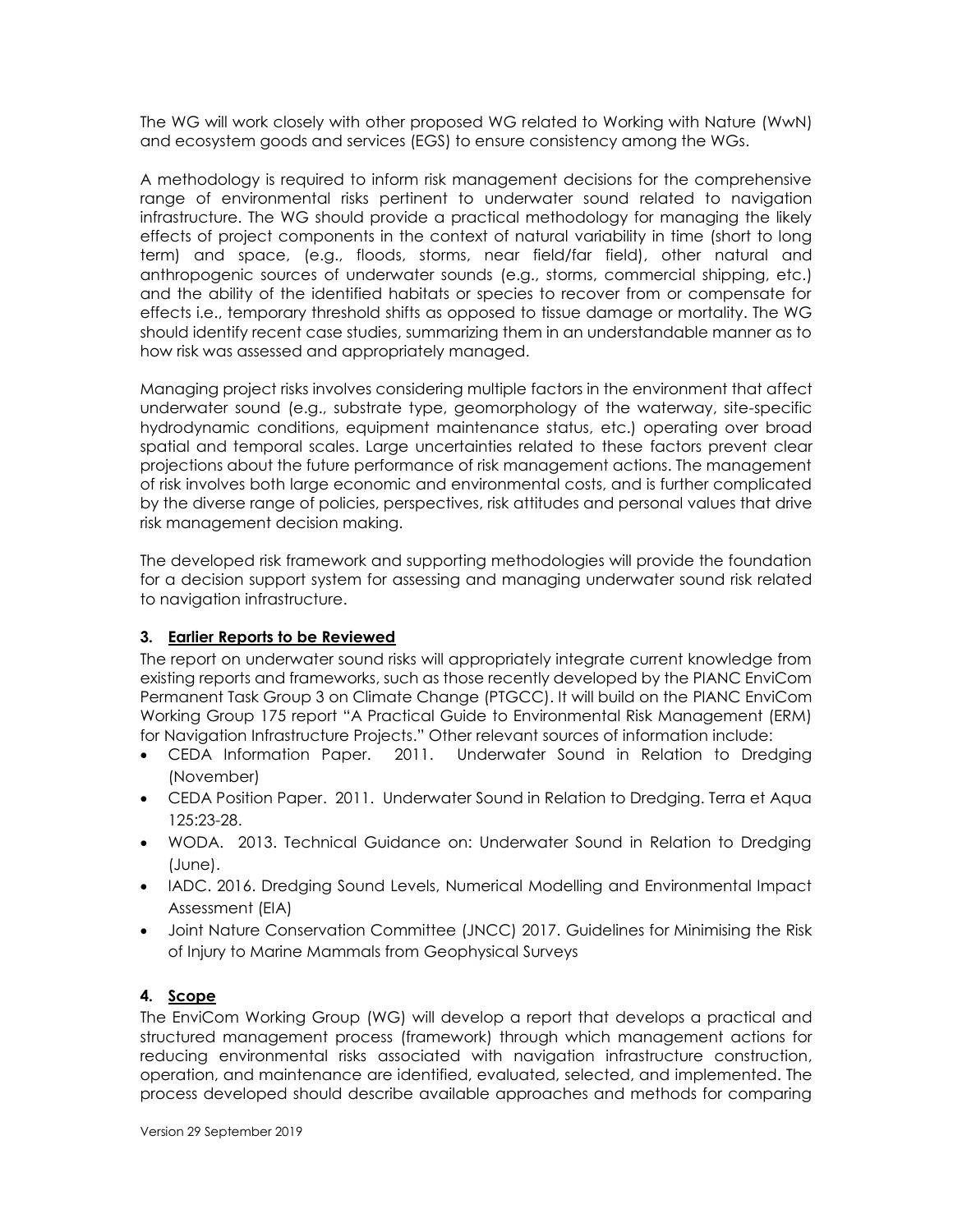and evaluating alternative risk management actions to inform decision-making. It should make clear that projects can differ significantly, thus deferring risk management decisions from simply copying requirements from other projects without substantiating their effectiveness. The process developed should, where possible, be compatible with the WwN concept taking into account existing methods for managing environmental risks while providing an open, deliberative, and transparent decision-making process. The process should:

- Define the concepts of risk and risk-informed decision making;
- Present an integrated approach / framework to navigation infrastructure requirements that is practical and implementable;
- Address such topics as uncertainty (e.g., short-term event-based related to infrastructure operations), long-range risks (e.g., climate change), residual risk, sustainability, resiliency, and collaborative processes;
- Review available methods that support risk-informed decision making so that the uncertainties associated with managing environmental risk of navigation infrastructure operations are recognized and addressed;
- Present risk-informed decision making as a process of shifting toward more sustainable practices for achieving multiple project benefits (i.e., environmental, social and economic) so that the uncertainties associated with managing underwater sound risks are recognized and addressed;
- Discuss the role of sustainability and life-cycle analysis in the context risk management of navigation infrastructure construction, operations and maintenance; and,
- Incorporate adaptive management principles and practices, as appropriate.

In developing the approach, elements addressing issues associated with expert knowledge of the system, including an understanding of the ecosystem, project components and their different construction techniques as well as stakeholder participation should be included as a means of developing a practical approach for addressing underwater sound risks on navigation infrastructure activities.

The report will not attempt to update the effects criteria as published by Southall et al. (2007). Southall et al. (2007). Marine mammal noise exposure criteria: initial scientific recommendations, Aquatic Mammals 33(4):411-522.

#### **5. Intended Product**

The report shall comprise:

- An introduction to assessing and managing the effects of underwater sounds and how they fit into the existing knowledge base from PIANC, CEDA, WEDA, IADC and others;
- Discussion of progress and approaches developed through Engineering With Nature® and Building with Nature programs being promoted elsewhere in the world;
- A connection with the Ecosystem Goods and Services WG for identifying, characterizing, and substantiating the environmental and other benefits of Working with Nature projects.
- A description of the approach / framework developed; the approach should address the steps and timing needed to meet project objectives in an ecosystem context. The approach must show how stakeholders can be included in the process and identify and exploit triple win solutions by systematically integrating social, environmental and economic considerations into decision making and actions at every phase of an infrastructure project.
- Potential impediments to applying the process and ways in which these can be overcome.